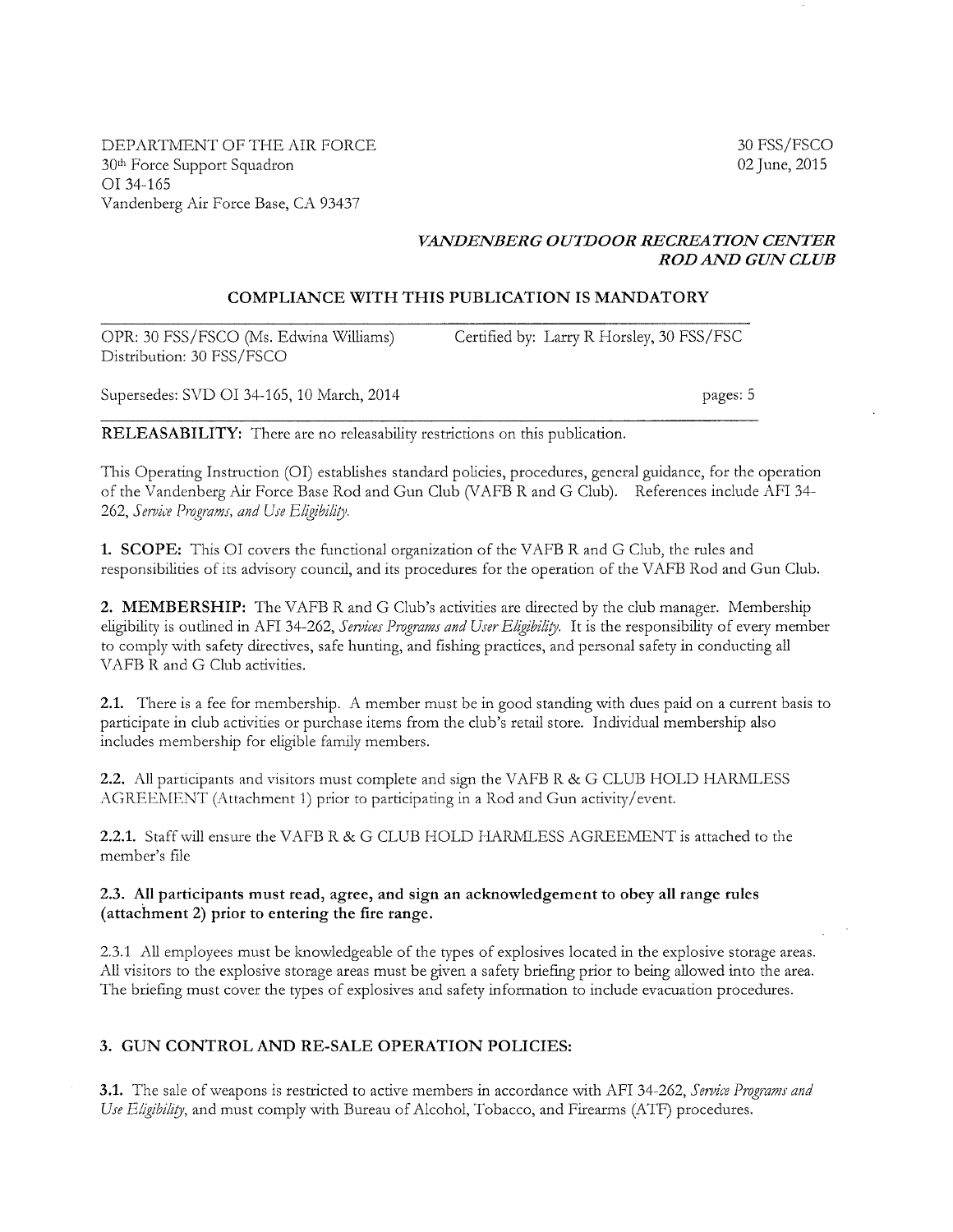**3.1.2.** Do not sell firearms or ammunition to anyone if the buyer is in violation of state law or public ordinance.

**3.1.3.** Sales of firearms, ammunition, or reloading supplies must comply with the safeguard information collected during firearms transactions IAW the Privacy Act of 1974. Within 30 days of closing the resale operation, the manager of the Rod and Gun Club must send all firearm sales records to the regional ATF office.

**3.2.** Special orders may be placed for items not normally carried by the retail store. All orders will be in total compliance with federal and state firearms laws. A 50 percent non-refundable deposit is required on all special order items.

**3.2.1.** Purchases and special orders are priced at cost plus 11 percent. All applicable shipping and California Transfer Charges will be assessed.

**3.2.2.** Shipping and transferring services are also available to members for personal firearms and private party transfers. An approved fee by the NAF council will be charged in addition to the California Transfer Charges.

### **4. ORDERING/RECEIVING/ POLICIES:**

**4.1.** Under the U.S Department of Justice, Bureau of Alcohol, Tobacco, Firearms and Explosives, only a licensed employee can request the orders and/ or receive firearms. To be in compliance with both the Department of Justice and the Air Force Instruction, the assigned duties and procedures are as follows:

**4.1.2.** The firearm can only be ordered by a licensed employee at the Rod and Gun Club.

**4.1.3.** The California Department of Justice Dealer's Record of Sale of Firearm and the Firearm Transaction Record ATF Form 4473 MUST be filled out by both the licensed employee and the buyer prior to ordering the firearm.

**4.2.** The licensed employee will submit the Dealer's Record of Sale of Firearm form to the California Department of Justice via website.

**4.2.1.** The licensed employee will place the orders on the AF Services Purchasing Card (P-Card) and include the customer's last name, and membership number.

**4.3.** The Community Services Flight Chief or the designee reviews the purchase order documentation.

**4.4.** The NAF accounting officer will again review and approve the purchase order.

**4.5.** The employee must submit the invoice within 3 days to the accounting officer.

**4.6.** The accounting officer will verify the names of the customers from the original purchase orders and input it into the Service Agency Information System (SAIS) for inventory purposes.

**4.7.** The firearm can only be received by a licensed employed at the VAFB R and G Club. It must be kept and locked in the controlled safe for ten days of mandated waiting period prior to issuing to the buyer. Ensure the firearm is recorded in the Firearm Acquisition and Disposition records with name of the buyer, manufacturer, model, serial number, type of firearm, date, and signature.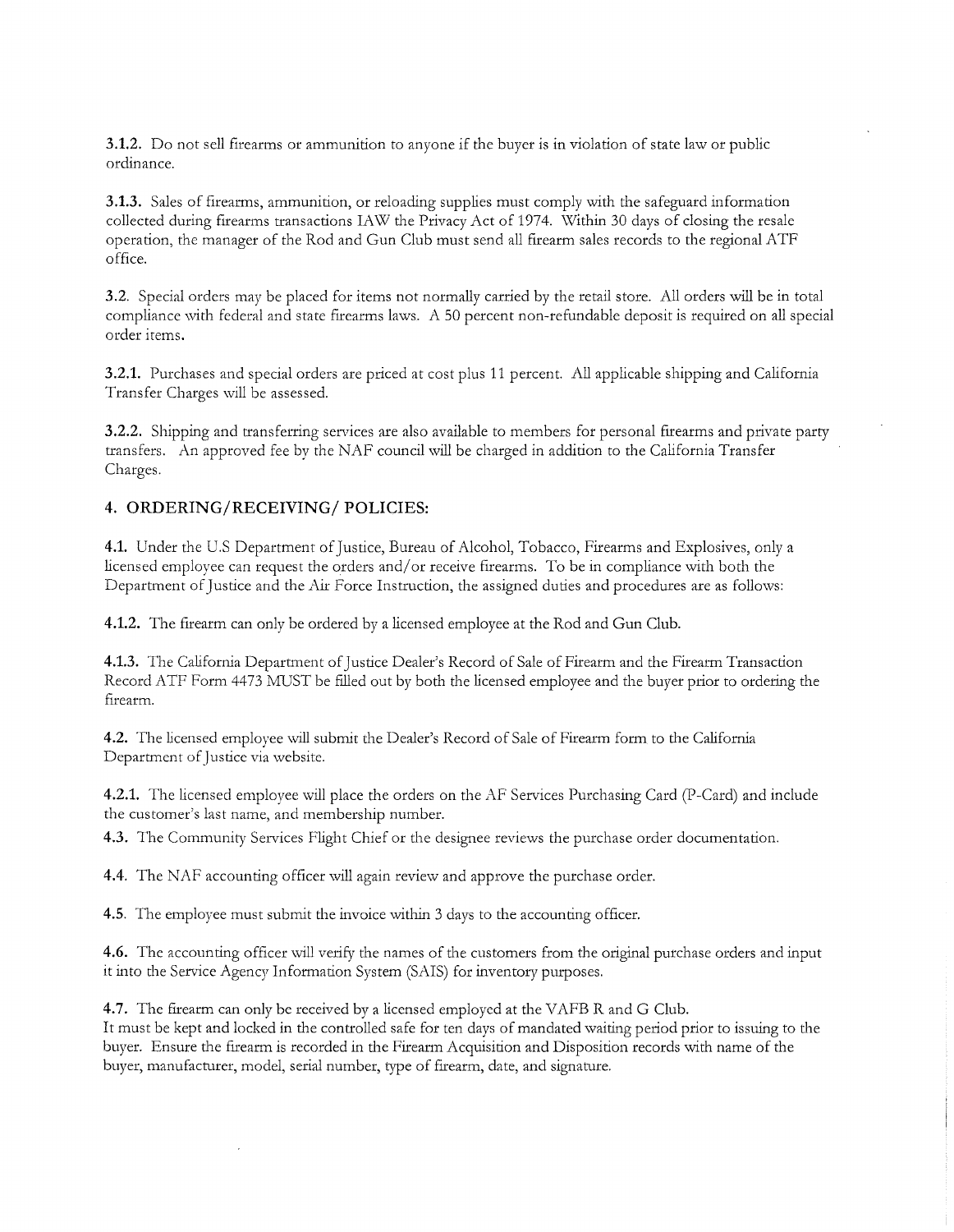## **5. INVENTORY CONTROL:**

**5.1.** All firearms must be inventoried at the start and close of the business day by the manager or designated employee. The firearm inventory report is provided to the Community Services Flight Chief and the Resource Management Section Chief. Any discrepancies will be reported promptly to the Community Services Flight Chief and the Security Police.

5.2. Storage Rooms 2 and 5 are the only two authorized storage locations for firearms. The rooms will be locked at all times to prevent pilferage and unauthorized handling.

**5.2.1.** Quantities will be limited to amounts listed on the license.

**5.3.** The re-sale inventory must be conducted monthly. The inventory sheet can be picked up at the NAF accounting office at the end of the month. Inventory must be performed by more than one employee or with NAF Accounting officer and/or the flight chief.

**5.4.** The inventory must be completed and turned into the NAF accounting office by the first business date of each month.

### **6. SAFETY:**

**6.1.** There will be no hand loading at the facility.

6.2. Primers and powder will be stored as outlined in AFMAN 91-201, *Explosive Safety Standards*. They will not exceed limits outlined in the license. The license will be posted at each location. The facility is limited to a re-sale operation only.

**6.2.1.** Storage Rooms 2 and 5 are the only two authorized storage locations for firearms. The rooms will be locked at all times to prevent pilferage and unauthorized handling.

**6.2.2.** Quantities will be limited to amounts listed on the license.

**6.2.3.** The total net explosive weight of Hazard Class/Division 1.3 will be limited to 100 lbs at each location.

**6.3.** The license will be updated as needed.

**6.4.** An explosive safety inspection for the VAFB R and G Club will be conducted annually by the Base Safety.

### **7. RANGE INFORMATION:**

**7 .1.** Clay target ranges may only be opened and closed by an authorized club member whose membership card has been annotated with the training.

7 .2. Once a range is opened, each member/user present is personally responsible for the safe use of facilities, ranges, firearms, and archery equipment.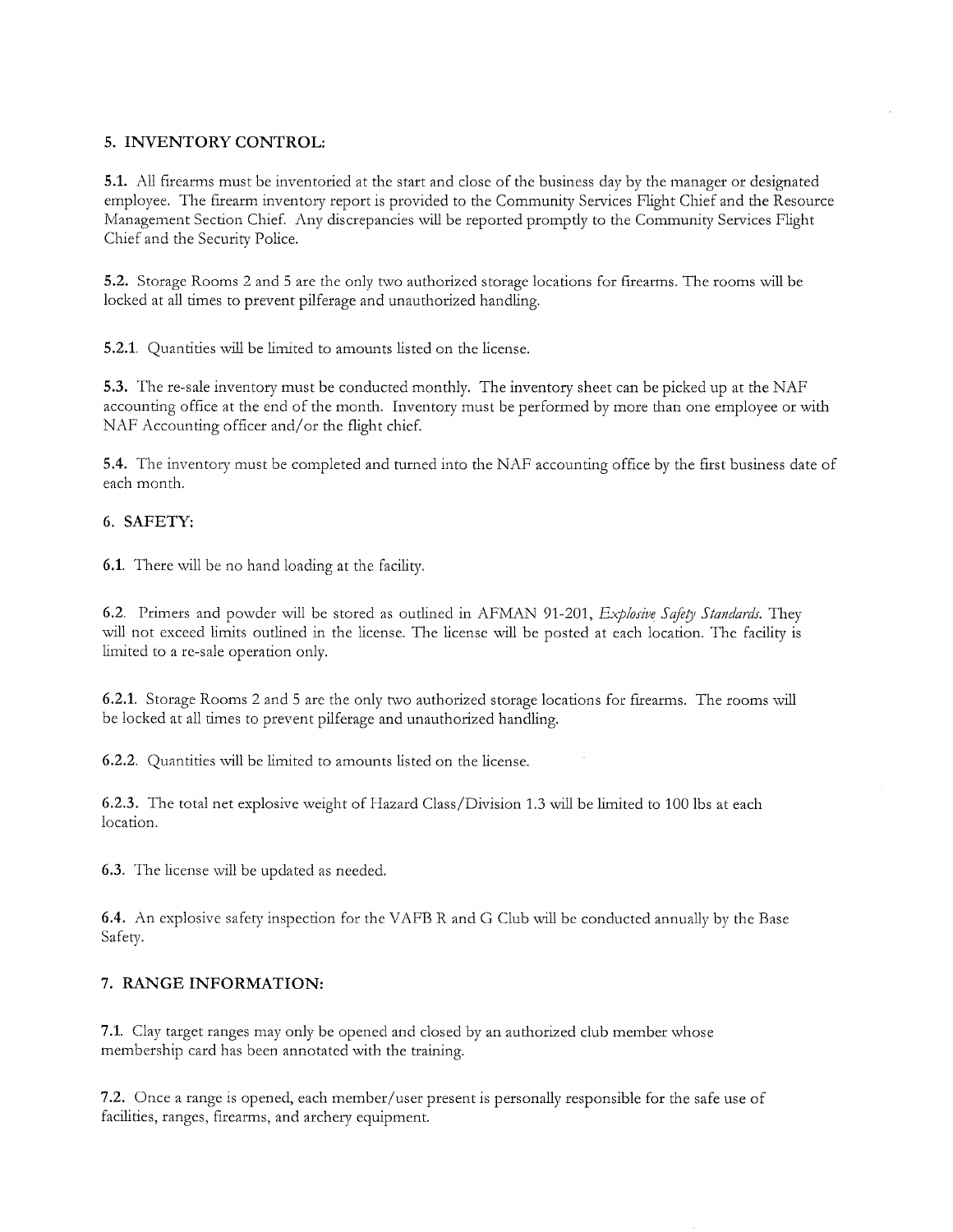**7.3.** Members must review all club rules upon completing their membership application. All guests must read and initial range safety rules each time they visit the range.

### **8.FIRE/ CHEMICAL**

**8.1.** Hazardous symbols will be posted. The exterior symbols must be the large (24") size. In addition, the lockers and containers will be marked with the proper fire/ chemical hazard symbol. Containers will show the item nomenclature and quantity.

**8.2.** The Fire Department will be notified each time fire or chemical symbols change, 8.6. Proper housekeeping will be maintained in the storage areas.

**8.3** . No smoking is allowed in the building

8.4. There will be no flammable storage within 50 feet from the explosives.

**8.5.** The facility will have an automatic alarm system.

**8.6.** At least one fire extinguisher will be available that is suitable for the hazards involved. Placement will be determined by the Fire Department and annotated on the facility license.

### **9. EVACUATION PROCEDURES**

**9.1.** The VAFB R and G Club personnel will notify the Fire Department in the event of an emergency.

**9.2.** Personnel will evacuate to a location directly south of the facility near the silo fence.

#### **10. SPECIAL USE OF VANDENBERG ROD AND GUN CLUB FACILITIES**

**10.1.** Members may request the use of club facilities for their own enjoyment, or may act as sponsors for organized recreational or official activities. A fee approved by the NAF council will be charged for the facility: Example of the fees: \$XX for up to 4 hours or \$XX for 4-8 hours.

**10.2.** Members or organizations may request the use of club facilities when no other Force Support Squadronsponsored activity/ event is scheduled and during normal hours of operation. A request form for use of VAFB Rod and Gun Club Facilities (Attachment 3) must be completed and submitted to the club manager for approval or disapproval.

**10.3.** The VAFB R and G Club manager approves or disapproves personal use requests in coordination with the Community Services Flight Chief, 30 FSS/FSC. The club's retail store shall not be opened for personal use.

**10.4.** Members using the facility are responsible for cleaning the area before and after their use. A deposit of \$50.00 will be required for cleaning.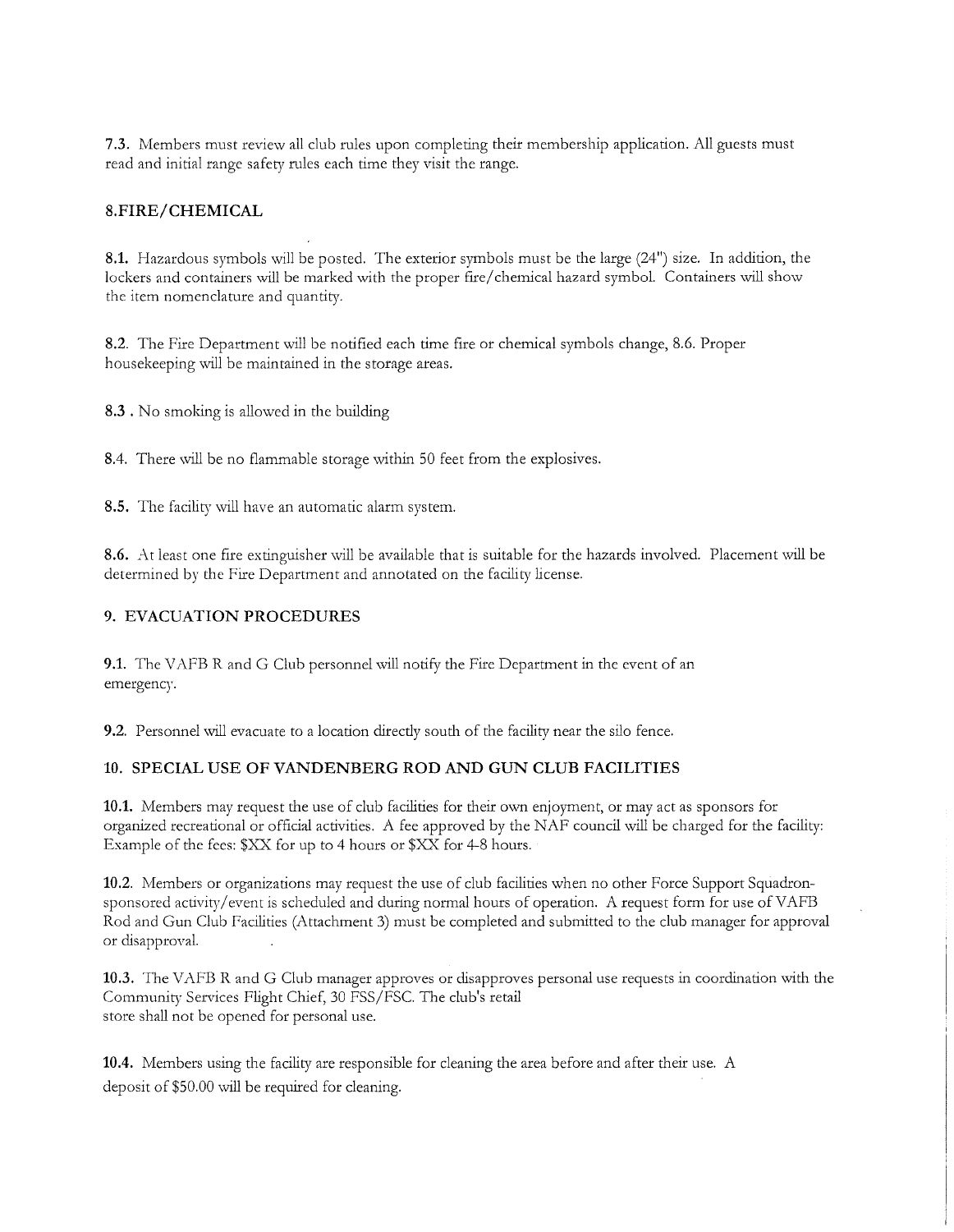ums Were

EDWINA WILLIAMS, NF-04 Supervisory Recreation Specialist

*A Curry A Chiele*<br>LARRY R. HORSLEY, GS-12

 $\mathcal{L}$ 

6  $D$ *d*te

 $6/24$  $\overline{5}$ 

Date

 $\bar{x}$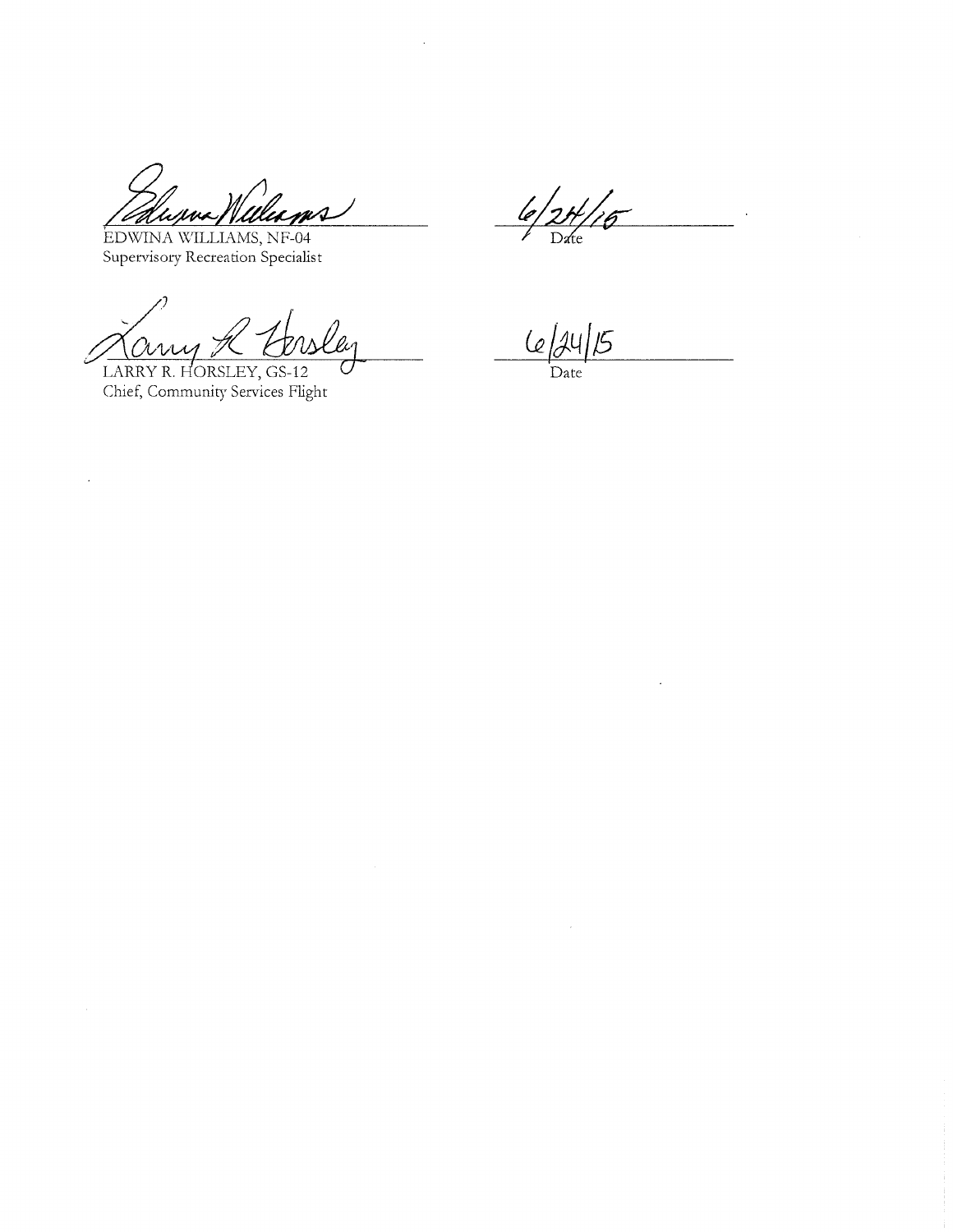### **APPENDIX A**

#### TRAP, SKEET, AND SPORTING CLAYS RANGES SAFETY BRIEF

It shall be the responsibility of all Rod and Gun Club members and their guests, using the club's trap, skeet, and sporting clays ranges to comply with the following rules, procedures and practices. No member shall use these ranges unless his/her membership card has been endorsed, certifying he/she has read and agrees to abide by all of the following range rules:

1. Only authorized Rod and Gun Club members, their family members, and occasional guests, are authorized to use the club facilities and ranges. An authorized club member shall be present at all times whenever the ranges are in use.

2. Club members must review range safety briefing upon renewal of their membership. Documentation of the briefing will be annotated on the club membership card. Shooters **must** have a current individual club membership card in their possession whenever using these ranges.

3. Only shotguns will be used on these ranges. No slugs or similar loads shall be fired.

4. Shotgun breeches shall remain open upon entering and departing range-shooting positions. They will remain open until the shooter takes a shooting position upon his/her turn to shoot.

5. Guns will be made safe and firing positions shall be vacated when any person is entering or departing a trap, skeet, or sporting clay house for any purpose.

When occupying firing positions, shooters will keep their shotguns pointed safely down range.

7. Shotguns shall be safely pointed skyward or toward the ground when passing behind other shooters upon changes of shooting stations.

No person shall attempt to retrieve expended shotgun cases until all shooting has ceased and the range and firing lines have been cleared.

9. Spectators, other than designated coaches, shall not enter the trap or skeet range while shooting is being conducted.

10. Alcoholic beverages are prohibited on these ranges. No persons shall be permitted on these ranges when impaired or by otherwise under the influence of alcohol or other drugs.

11. Horseplay of any sort is prohibited. Any person violating this rule, after being warned, shall be ejected from the ranges.

12. Shoots may be conducted with other skeet and trap clubs. Escorted guests may use the ranges but a higher fee is charged. This does not apply to National Skeet Shooting Association (NSSA) shoots.

13. Changes to shooting fees will be recommended by the club manager and/ or advisory council, submitted through the Community Services Flight Chief to the 30th Force Support Squadron Commander for consideration by the NAF council.

14. Night shooting is allowed only at scheduled times upon the club manager's approval.

15. Eye protection and hearing protection will be worn while shooting on these ranges.

16. Only personnel who have been properly trained may open, operate, and close the facilities and operate machines on these ranges. Training will be annotated on the club membership card.

17. Any club member observing an unsafe act involving bows, firearms or any range operations is required, as a condition of club membership, to immediately call the attention of those present and cease all range activities until the unsafe condition is corrected. All such instances are to be reported to the club manager at the earliest possible time. Failure to adhere to this safety requirement may result in termination of club membership at the discretion of the 30th Force Support Squadron Commander.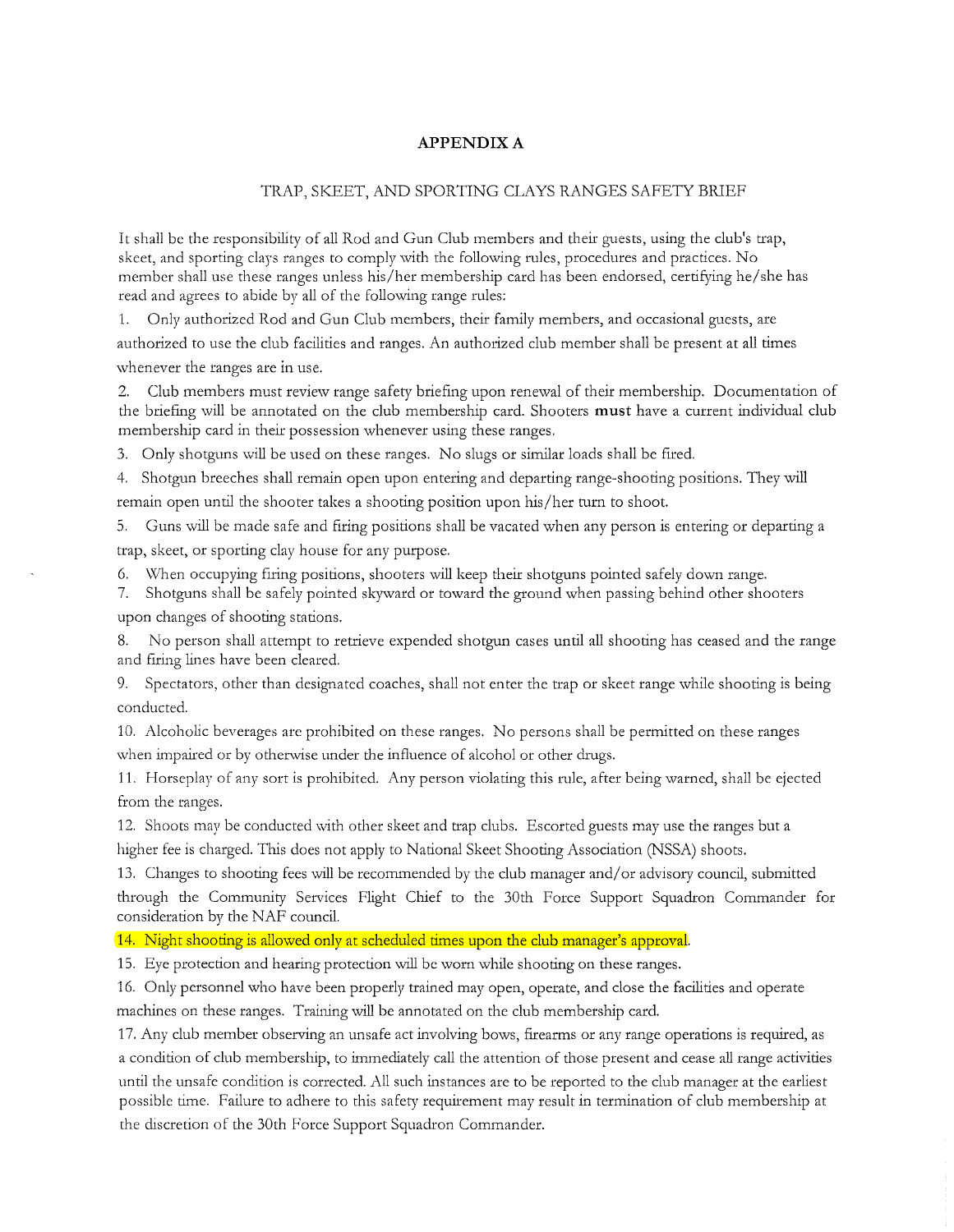### **APPENDIXB**

# STATIONARY TARGET RANGES, 25 YARDS, 50 YARDS AND 100 YARDS SAFETY BRIEF

It shall be the responsibility of all Rod and Gun Club members and their guests using the club's 25, 50, and 100-yard stationary ranges to comply with the following rules, procedures and practices. No member shall use these ranges unless his/her membership card has been endorsed certifying he/ she has read and agreed to abide all of the following range rules:

1. Only authorized Rod and Gun Club members, their family members, and occasional guests; are authorized to use club facilities and ranges. An authorized club member shall be present at all times whenever the ranges are in use.

2. Club members shall receive a range safety briefing during the current year. Documentation of the briefing will be annotated on the club membership card. Shooters must have a current individual club membership card in their possession whenever using these ranges.

3. Shotguns using slugs, black powder pistols, rifles, and rim and/ or center fire pistols and rifles, are authorized to be used on these ranges. No automatic weapons are allowed. Shotgun patterning is allowed on the skeet field after notifying staff. All .50 BMG rifles, recently banned for purchase in California, are prohibited.

4. All guns on or in the vicinity of these ranges shall be considered loaded and handled accordingly.

5. Alcoholic beverages are prohibited on these ranges. No persons shall be permitted on these ranges when impaired by or otherwise under the influence of alcohol or other drugs.

- 6. Smoking is not permitted on any firing line.
- 7. Members will sign in at the club house and a red flag will be raised before shooting is conducted on any target ranges during normal operating hours. After hours, members must present their membership upon request.
- 8. Firearms shall be carried to the firing line unloaded with actions open.
- 9. Paper targets only shall be used (except for certain organized and controlled shooting activities). Mount the paper targets so that the bullets will strike and impact on the earthen berm and not on wood posts or target supports.

10. Only shooters, instructors, and/ or coaches are permitted on the firing line. All other persons shall stand behind the firing line.

- 11. Only one gun per shooter is allowed on the firing line.
- 12. \Xlhen multiple ranges are in use at the same time, the following rules apply:

12.1. Ensure, that all firing lines are aligned, left to right, and that one is not ahead or behind the other. If this is not possible, treat both ranges as one and make both firing lines safe prior to anyone moving forward of the firing line.

13. A range-qualified member present will be designated range master by mutual agreement of the shooters present.

#### 14. Ranges are open during daylight hours only.

15. *Eye* protection and hearing protection will be worn while shooting on these ranges.

16. Any club member observing an unsafe act involving bows, firearms or any range operations is required, as a condition of club membership, to immediately call the attention of those present and cease all range activities until the unsafe condition is corrected. All such instances are to be reported to the club manager at the earliest possible time. Failure to adhere to this safety requirement may result in termination of club membership at the discretion of the 30th Force Support Squadron Commander.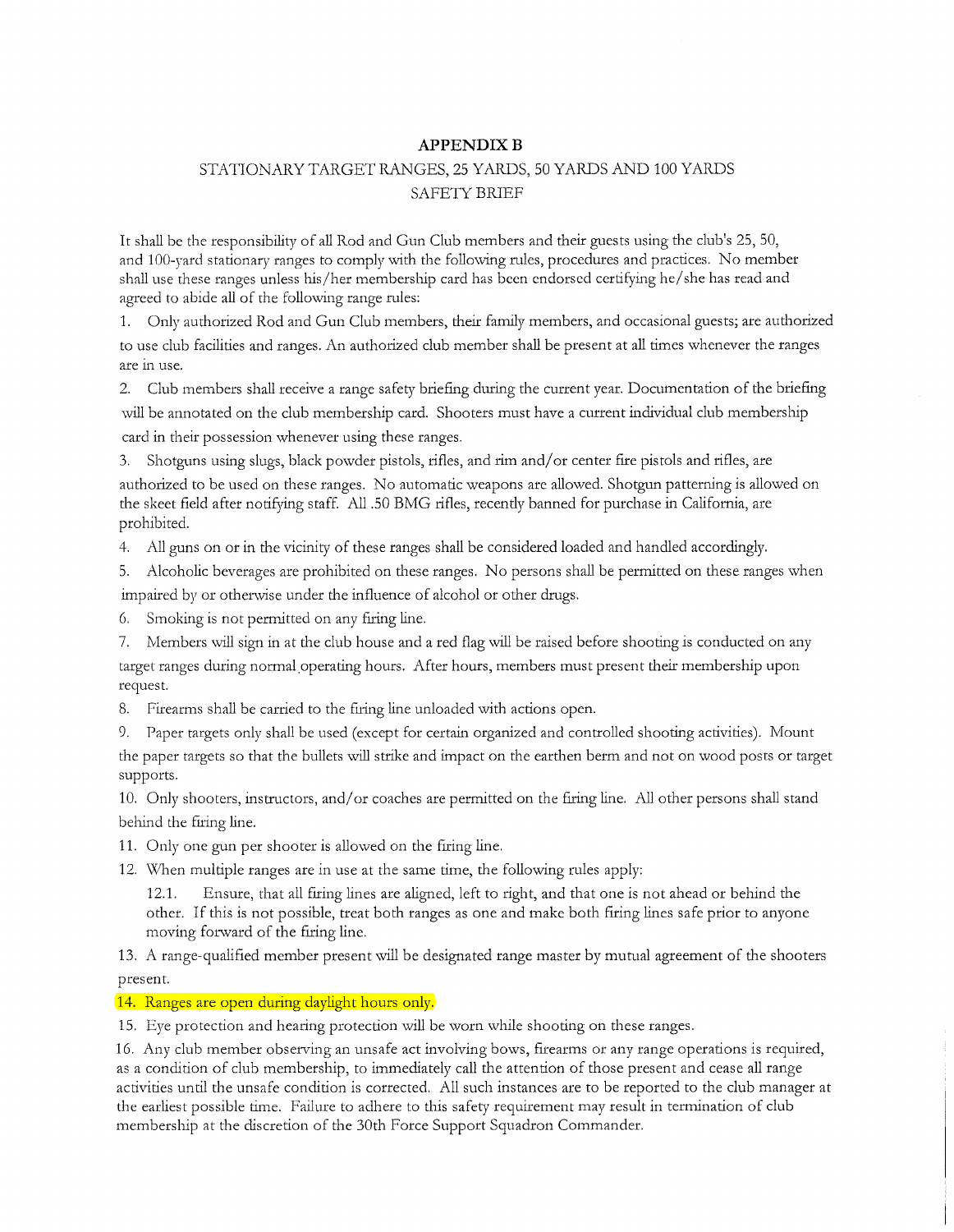## **APPENDIXC**

#### SPONSORED EVENTS AT THE VANDENBERG ROD AND GUN CLUB.

Large Social Events and Gatherings (trap and skeet tournaments.) must be prearranged through 30 SFS/S5SV via written memorandum. Agencies wishing to sponsor social events will develop and issue a memo or flyer describing the event, which will also serve as authority for the visiting party to enter the installation. The sponsor will also provide window placards for all vehicles being driven on during the event. The memo will be approved by NCOIC, VCC and will be valid for the duration of the event only. The memo will include the following information:

1. Name of sponsoring agency, sponsor's first and last name, sponsor's phone number.

2. An alphabetical list of all visitors, first and last name, social security number (SSN), state

driver's license number or state identification card number, date of birth, event location, date and time.

3. The window placard will include (name of sponsor, location of event, date and time of event) including the following statement: "If you are found in any location other than (location of event), you may be permanently barred from the installation."

4. This information must be presented to Visitor Control Center (30 SFS/SV), 108 Colorado Avenue, Vandenberg AFB CA 93437-63003, at least 10 days prior to allow for completion of a criminal history check on each individual bringing a firearm on to the installation).

5. If placards are not submitted with the memorandum, the package will be denied.

6. Entry with firearms for recreation putposes (hunting, Rod & Gun Club members, shooting competitions, does not include paintball guns.

7. Must be a U.S. citizen.

8. Letter of Understanding must be signed. This letter explains proper usage of the base pass.

9. Rod and Gun Club members will get the letter from 30 FSS; hunters will get their letter from 30 SFS Fish and Game section.

10. Submit to a criminal history check. If this check comes back with no disqualifying information, the individual may be eligible for up to a one year base pass.

11. Exception: Hunters passes will be no longer than three days. Violation of the terms of use will result in immediate confiscation of the pass and termination of base access for recreational use of weapons.

12. Information from the check will be maintained on file in Reports and Analysis for one year.

13. The criminal history check will be re-accomplished each year on all individuals who have the passes before new ones are issued.

14. It is the responsibility of 30th Force Support Squadron to confiscate all terminated or expired Rod and Gun Club passes.

15. All firearms brought on to the installation for recreational use must comply with California Firearms Laws. For further information refer to the following website: caag.state.ca.us/firearms.

16. All personnel who own weapons or possess firearms must comply with all Department of Justice and AFI requirements. No matter what state of residency, members must comply with California state firearm laws.

17. Off base residents must comply with all California registration requirements.

18. Personnel residing on base are exempt from California State firearm possession and registration laws; however, transporting some weapons off base may be in violations of state laws.

19. Ensure registration of weapons is conducted in accordance with this instruction. Unit orderly rooms or equivalent will maintain a list of personnel assigned storing weapons using the AF Form 1314 within the unit.

20. Sponsor must read, sign the attachment 4, and abide all rules that apply to this Appendix.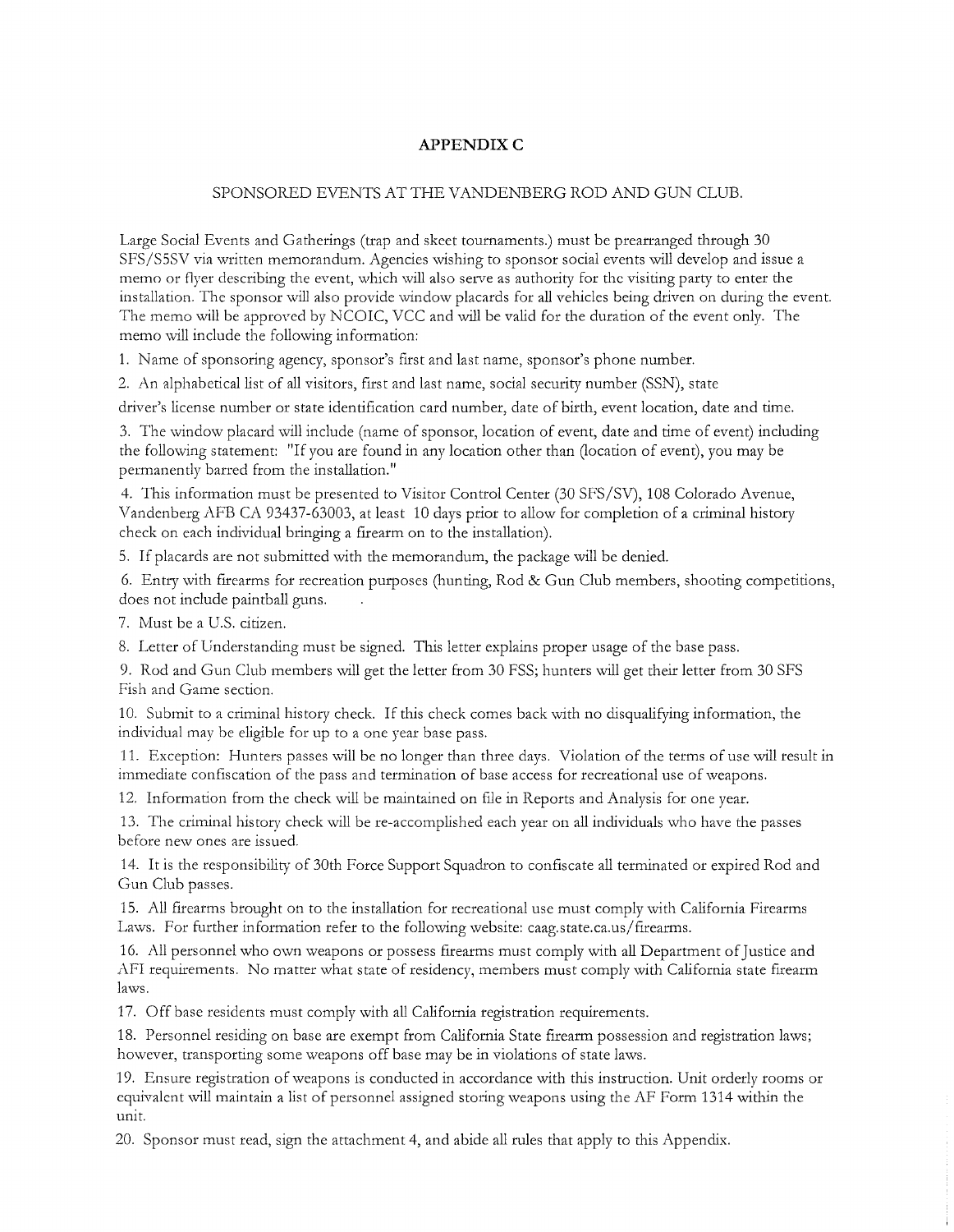#### Vandenberg Rod and Gun Club

| Contractor ( ) Federal Employee ( )                                              |                |  |            |  |
|----------------------------------------------------------------------------------|----------------|--|------------|--|
| (Print) Last First                                                               | <b>MI</b>      |  |            |  |
|                                                                                  |                |  | Home Phone |  |
| <b>Street</b>                                                                    | City/State/Zip |  |            |  |
|                                                                                  |                |  |            |  |
| $E-Mail:$                                                                        |                |  | Cell Phone |  |
| Duty Station_________________________________Duty Phone_________________________ |                |  |            |  |
| Drivers License Number State                                                     |                |  |            |  |
|                                                                                  |                |  |            |  |
| VANDENBERG AFB ROD & GUN CLUB HOLD HARMLESS AGREEMENT                            |                |  |            |  |

The undersigned, as a precondition for permission to use the VAFB Rod & Gun Club Facilities, do hereby expressly agree to indemnify the U.S. Government, any of its agencies, and/or the Gun Club, its officers or directors, against all suits, actions, claims, costs or demands for death, person injury or property damage proximately caused by my use of the facilities. Further, on behalf of myself, my heirs, agents, successors, executors, administrators, and assigns, I release, waive, discharge, and covenant not to sue the U.S. Government, any of its agencies, the VAFB Rod & Gun Club, its officers, directors, members from and for any and all liability to me, my heirs, agents, successors, executor, administrators, and assigns for any injury to my person, damage to my property, or my death, while I am using the facilities of the Rod & Gun Club facilities.

Applicants' Signature Date

AGREEMENT FOR MINOR PARTICIPANT HOLD HARMLESS AGREEMENT I have read and understand the VANDENBERG AFB Rod and Gun Club Hold Harmless Agreement.

I, parent of , minor do hereby consent to him/her participating in the Rod and Gun Club program, agree to the provisions of the above agreement and adopt it as my own, and agree to reimburse the US Government for any damages or loss incurred by it for which this minor would be liable were he/ she not over 18 years of age.

Parent Signature **Date** Card # Expiration Date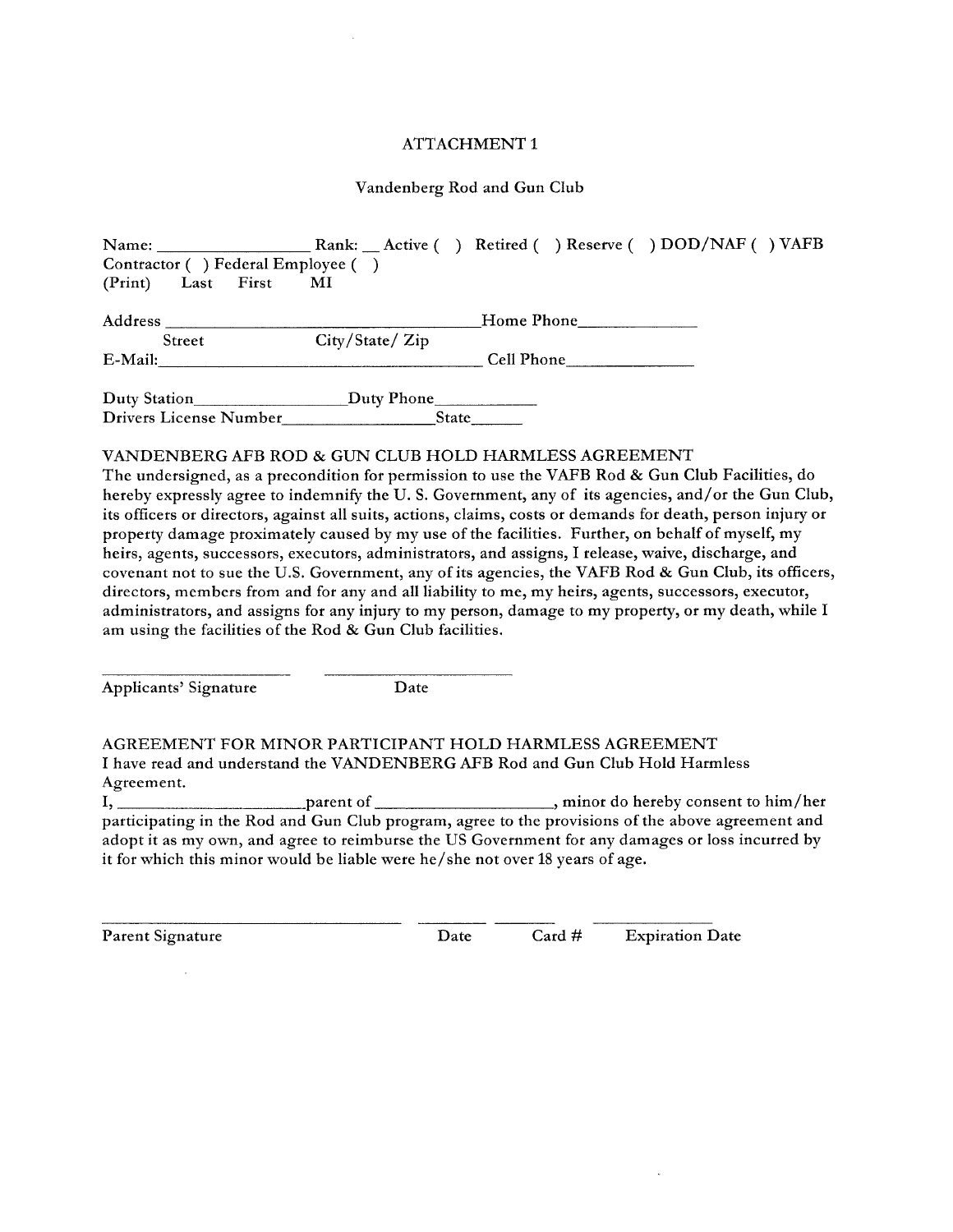1. I HA VE READ AND UNDERSTAND THE VANDENBERG ROD AND GUN CLUB SAFETY RULES, APPENDIX A AND B.

2. I HAVE READ AND UNDERSTAND THE SPONSORED EVENTS MEMORANDUM FOR VANDENBERG ROD AND GUN CLUB IN APPENDIX C.

3. I \'V'ILL ABIDE BY ALL RULES AND REGULATIONS REGARDING THE USE OF THE VANDENBERG ROD AND GUN CLUB.

| Signature of Participant | Date                       |          |  |
|--------------------------|----------------------------|----------|--|
| Print Name               | Phone Number (Work) (Home) |          |  |
| Address                  | State                      | Zip Code |  |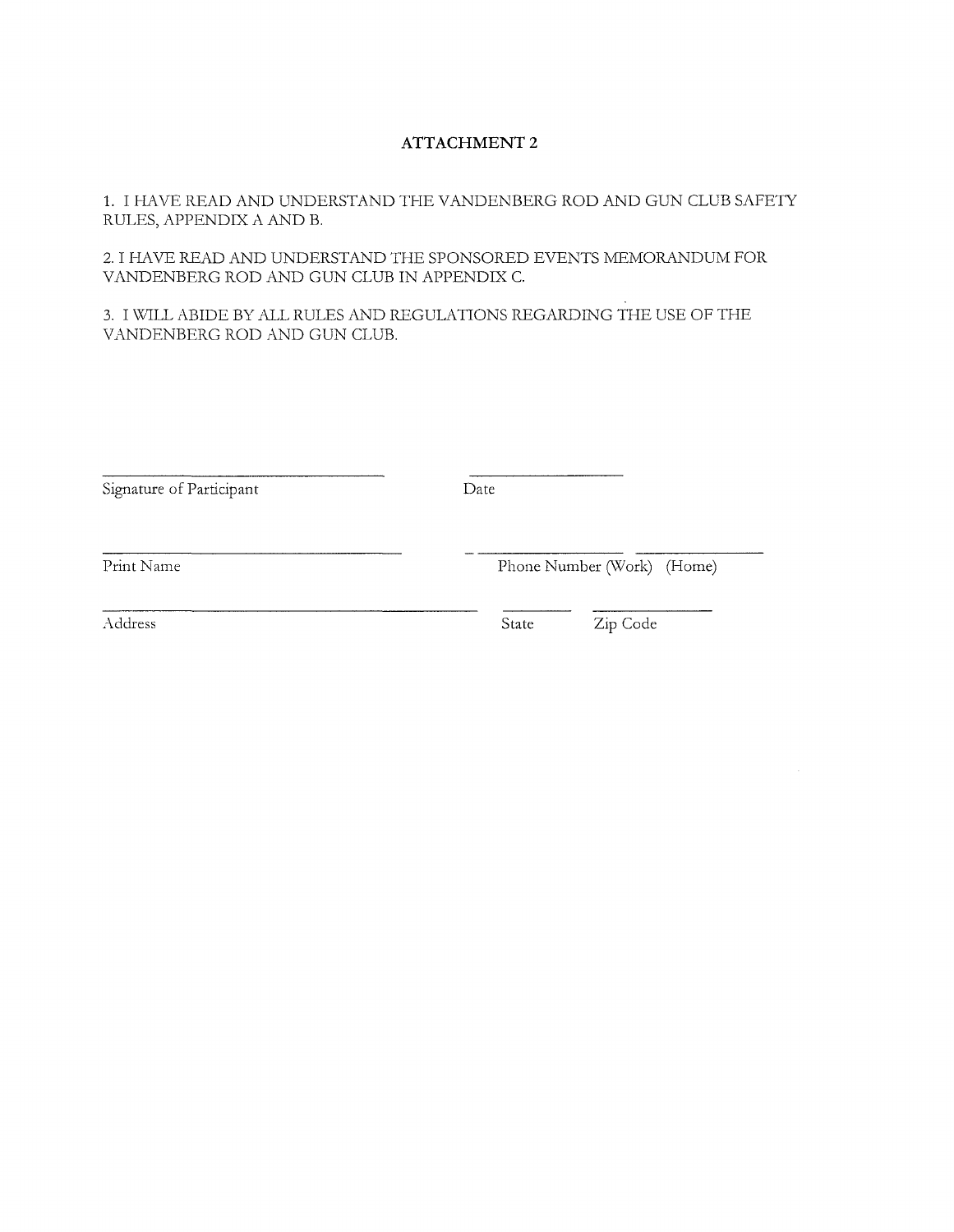## REQUEST FOR USE OF ROD AND GUN CLUB FACILITIES

| Name                                                                                           |                                                                |  |
|------------------------------------------------------------------------------------------------|----------------------------------------------------------------|--|
| I request authorization to use the following Rod and Gun Club facilities on<br>Time from to to |                                                                |  |
| PLEASE CHECK ONE:<br>$\_$ for up to 4 hours<br>\$_<br>for 4-8 hours.<br>\$                     |                                                                |  |
| Main Meeting Room<br>Kitchen<br>Dining Room<br>Barbeque Pit                                    | Skeet/Sporting Clays Range<br>Rifle/Pistol Range<br>Trap Range |  |

I understand that if this request is approved, I will assume full responsibility for all areas to which my guests and I may have access. This will include responsibility for:

a. Cleaning deposit of \$50.00.

b. Clearing of all areas to which I am afforded access both before and after use.

c. Payment for any damages incurred.

d. Controlling all members and guests present or invited.

e. Securing the club, in accordance with the procedures I have been provided separately, at the end of my use of the club facilities.

I agree to cooperate fully with base and club authorities, to identify myself or any member of my party when required and to show this authorization to any authorized person who asks to see it.

| Member's Signature_ | Date |
|---------------------|------|
|                     |      |